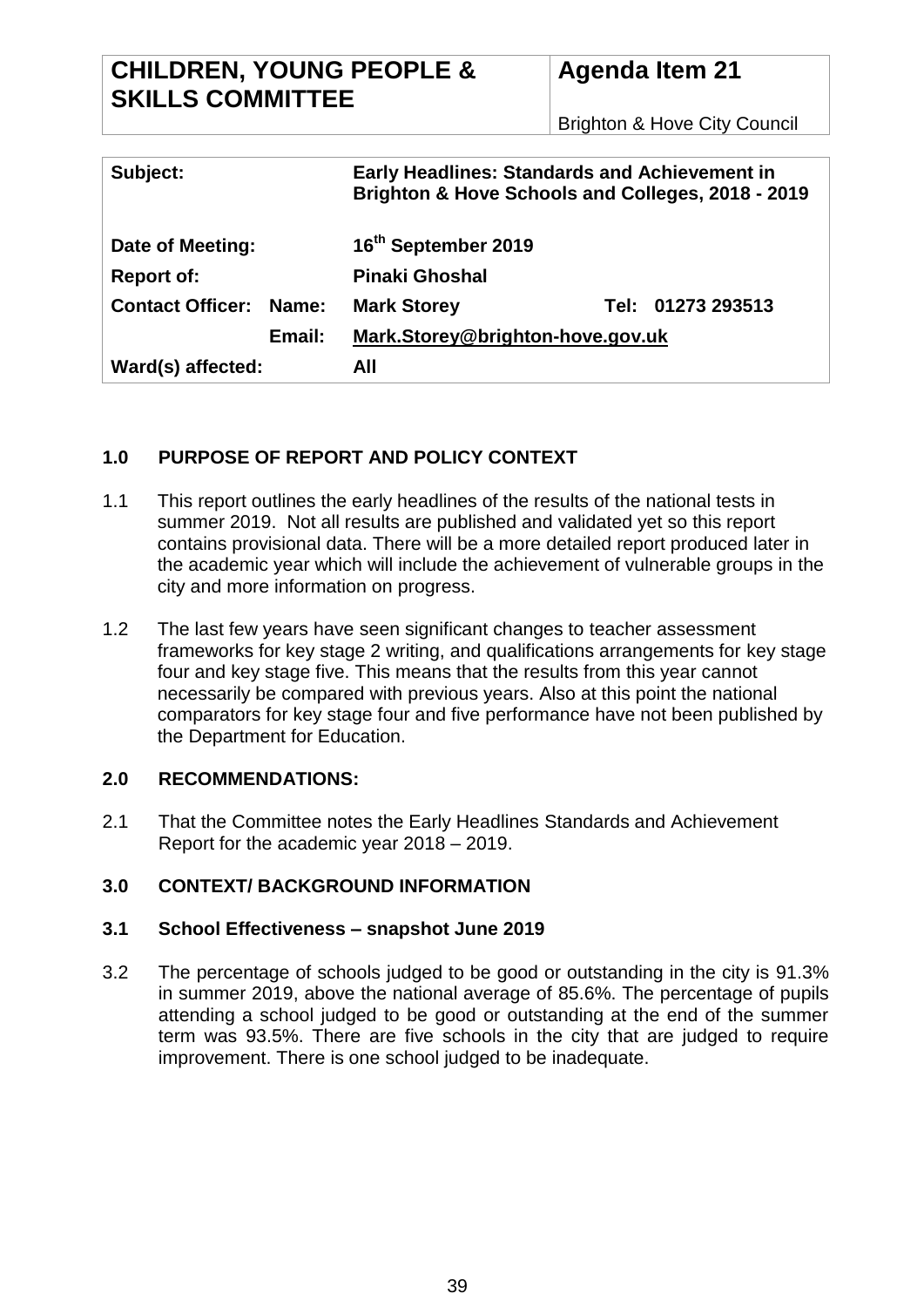### **3.3 Key Stage Summary**

## **3.4 Early Years Foundation Stage Profile – Age 4 to 5 (end of Reception year)**

- 3.5 Good Level of Development
- 3.6 Children are defined as having reached a good level of development at the end of the EYFS if they have achieved at least the expected level in:
	- The early learning goals in the prime areas of learning (personal, social and emotional development; physical development; and communication and language) and;
	- The early learning goals in the specific areas of mathematics and literacy.

#### 3.7 Table 1:

| <b>EYFSP Good Level of Development</b> | 2014  | 2015    | 2016    | 2017    | 2018    | 2019    |
|----------------------------------------|-------|---------|---------|---------|---------|---------|
| <b>NCER Emerging National*</b>         | 60.4% | 66.3%   | 69.3%   | 70.7%   | 71.5%   | 71.8%   |
| NCER Year on Year Change               | N/A   | $+5.9%$ | $+3.0%$ | $+1.4%$ | $+0.8%$ | $+0.3%$ |
| <b>Brighton &amp; Hove</b>             | 60.1% | 64.7%   | 66.2%   | 69.4%   | 72.6%   | 71.5%   |
| <b>B&amp;H Year on Year Change</b>     | N/A   | $+4.6%$ | $+1.5%$ | $+3.2%$ | $+3.2%$ | $-1.1%$ |

*\*NCER (National Consortium for Examination Result) is a community interest community led by Local Authorities, which provides analysis tools enabling early National Proxy benchmarking*

3.8 71.8% of pupils achieved a good level of development (GLD) in the Early Years Foundation Stage Profile. This is 0.3 percentage points lower that the emerging national percentage. This should be seen to be broadly in line with National Averages. The main area of challenge appears to be literacy.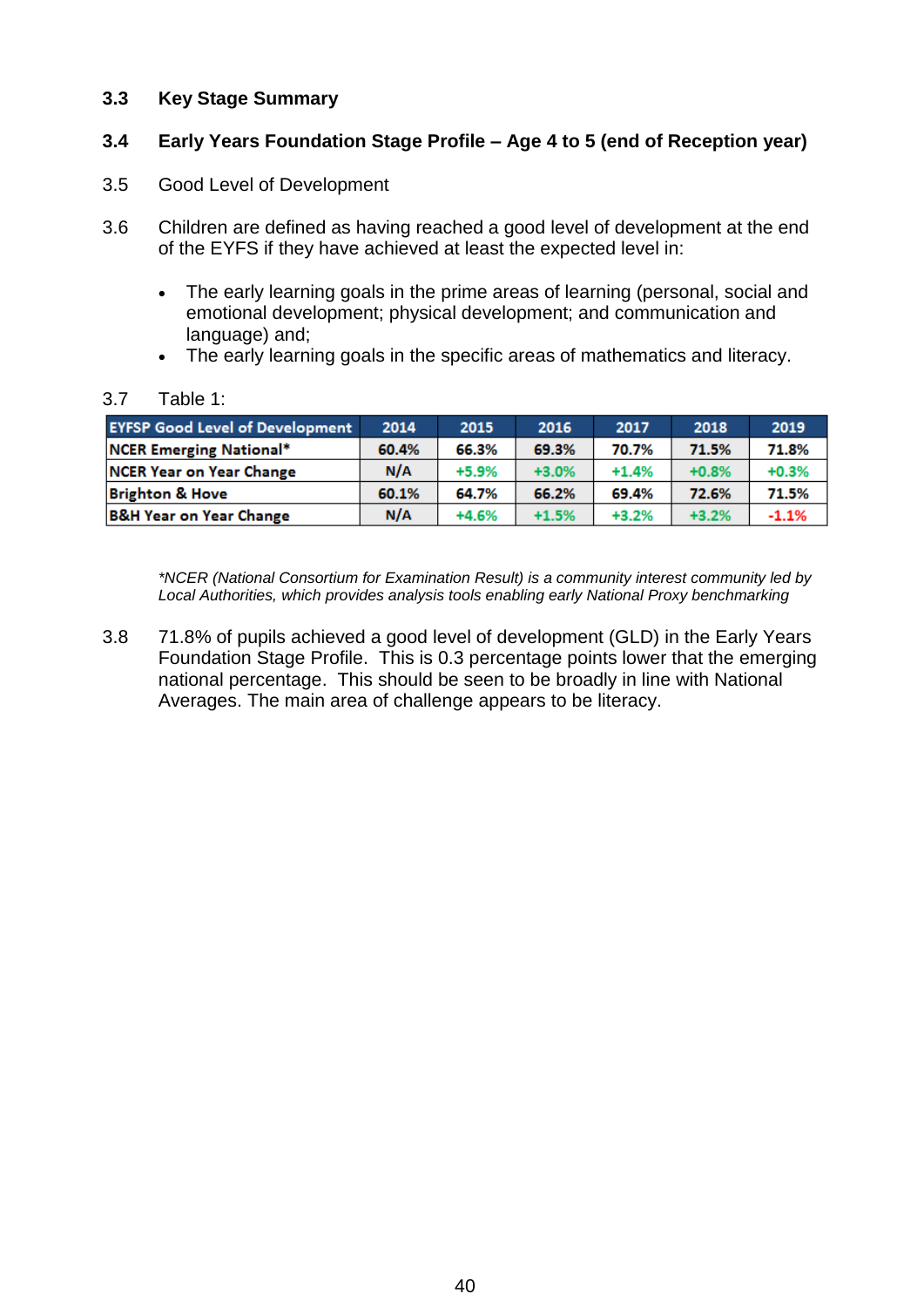| <b>EYFSP</b>    | % At Least Expected in Area of Learning                                                                                                                                                                                                                                                                                                                                                                                                                                                                        | 2017             | 2018    | 2019          |
|-----------------|----------------------------------------------------------------------------------------------------------------------------------------------------------------------------------------------------------------------------------------------------------------------------------------------------------------------------------------------------------------------------------------------------------------------------------------------------------------------------------------------------------------|------------------|---------|---------------|
|                 | <b>Cohort</b>                                                                                                                                                                                                                                                                                                                                                                                                                                                                                                  | 2,783            | 2,656   | 2,639         |
|                 |                                                                                                                                                                                                                                                                                                                                                                                                                                                                                                                | -68              | $-127$  | $-17$         |
|                 | <b>Communication &amp; Language</b>                                                                                                                                                                                                                                                                                                                                                                                                                                                                            | 81.5%            | 82.6%   | 81.7%         |
|                 |                                                                                                                                                                                                                                                                                                                                                                                                                                                                                                                | $+2.2%$          | $+1.1%$ | $-0.9%$       |
|                 | <b>Physical Development</b>                                                                                                                                                                                                                                                                                                                                                                                                                                                                                    | 87.7%            | 88.5%   | 87.1%         |
|                 |                                                                                                                                                                                                                                                                                                                                                                                                                                                                                                                | $+1.0%$          | $+0.8%$ | $-1.4%$       |
|                 | Personal, Social & Emotional Development                                                                                                                                                                                                                                                                                                                                                                                                                                                                       | 85.7%            | 86.1%   | 85.2%         |
| <b>Brighton</b> |                                                                                                                                                                                                                                                                                                                                                                                                                                                                                                                | $+1.5%$          | $+0.4%$ | $-0.9%$       |
| & Hove          | Literacy                                                                                                                                                                                                                                                                                                                                                                                                                                                                                                       | 73.0%            | 75.0%   | 73.7%         |
|                 |                                                                                                                                                                                                                                                                                                                                                                                                                                                                                                                | $+2.0%$          | $+2.0%$ | $-1.3%$       |
|                 | <b>Maths</b>                                                                                                                                                                                                                                                                                                                                                                                                                                                                                                   | 80.1%            | 81.6%   | 80.1%         |
|                 |                                                                                                                                                                                                                                                                                                                                                                                                                                                                                                                | $+1.1%$          | $+1.5%$ | $-1.5%$       |
|                 | <b>Understanding the World</b>                                                                                                                                                                                                                                                                                                                                                                                                                                                                                 | 86.8%            | 88.0%   | 86.9%         |
|                 |                                                                                                                                                                                                                                                                                                                                                                                                                                                                                                                | $+0.4%$          | $+1.2%$ | $-1.1%$       |
|                 | <b>Expressive Arts &amp; Design</b>                                                                                                                                                                                                                                                                                                                                                                                                                                                                            | 90.3%            | 91.6%   | 91.1%         |
|                 |                                                                                                                                                                                                                                                                                                                                                                                                                                                                                                                | $+1.0%$<br>82.1% | $+1.3%$ | $-0.5%$       |
|                 | <b>Communication &amp; Language</b>                                                                                                                                                                                                                                                                                                                                                                                                                                                                            |                  | 82.4%   | 82.2%         |
|                 |                                                                                                                                                                                                                                                                                                                                                                                                                                                                                                                | $+0.5%$          | $+0.3%$ | $-0.2%$       |
|                 | <b>Physical Development</b>                                                                                                                                                                                                                                                                                                                                                                                                                                                                                    | 87.4%            | 87.3%   | 87.1%         |
|                 |                                                                                                                                                                                                                                                                                                                                                                                                                                                                                                                | $-0.1%$          | $-0.1%$ | $-0.3%$       |
|                 | Personal, Social & Emotional Development<br>Literacy                                                                                                                                                                                                                                                                                                                                                                                                                                                           | 85.2%            | 85.2%   | 84.8%         |
| <b>NCER</b>     |                                                                                                                                                                                                                                                                                                                                                                                                                                                                                                                | $+0.4%$          | 0.0%    | $-0.4%$       |
| <b>Emerging</b> |                                                                                                                                                                                                                                                                                                                                                                                                                                                                                                                | 72.8%            | 73.3%   | 73.4%         |
| <b>National</b> |                                                                                                                                                                                                                                                                                                                                                                                                                                                                                                                | $+0.7%$          | $+0.5%$ | $+0.1%$       |
|                 | <b>Maths</b>                                                                                                                                                                                                                                                                                                                                                                                                                                                                                                   | 77.9%            | 78.3%   | 78.4%         |
|                 |                                                                                                                                                                                                                                                                                                                                                                                                                                                                                                                | $+0.5%$          | $+0.4%$ | $+0.1%$       |
|                 | <b>Understanding the World</b>                                                                                                                                                                                                                                                                                                                                                                                                                                                                                 | 83.6%            | 83.9%   | 83.8%         |
|                 |                                                                                                                                                                                                                                                                                                                                                                                                                                                                                                                | $+0.4%$          | $+0.3%$ | $-0.2%$       |
|                 | <b>Expressive Arts &amp; Design</b>                                                                                                                                                                                                                                                                                                                                                                                                                                                                            | 86.7%            | 87.1%   | 87.2%<br>0.0% |
|                 |                                                                                                                                                                                                                                                                                                                                                                                                                                                                                                                | $+0.4%$          | $+0.4%$ |               |
|                 | Pupils again achieved highest in the Expressive Arts and Design area of<br>learning, with 91.1% of pupils achieving the expected level.<br>The lowest outcome was in Literacy, with 73.7% of pupils achieving the expect-<br>level. This is a slight decrease on the 2018 literacy outcome.<br>To increase outcomes, following analysis, specific schools are challenged<br>through School Partnership Adviser Visits. Schools will also be given support<br>a Headteacher from an outstanding nursery school. |                  |         |               |
|                 | A new development over the last year has been adopting the National Childre<br>Bureau Raising Early Achievement in Literacy (REAL) programme across<br>children's centres, nurseries, libraries and schools. The programme's aim is to<br>improve children's early literacy skills before they start school by working with                                                                                                                                                                                    |                  |         |               |
|                 | parents to increase opportunities to learn in the home environment.<br>Brighton and Hove is one of 53 local authorities selected to take part in the<br>national Early Years Professional Development Programme (EYPDP). This v<br>support pre-Reception Early Years Practitioners (EYPs) to improve their pract<br>in working with children between the ages of 2 and 4, to improve outcomes in                                                                                                               |                  |         |               |

#### 3.9 Table 2: Areas of learning

- 3.10 Pupils again achieved highest in the Expressive Arts and Design area of learning, with 91.1% of pupils achieving the expected level. The lowest outcome was in Literacy, with 73.7% of pupils achieving the expected level. This is a slight decrease on the 2018 literacy outcome.
- 3.11 To increase outcomes, following analysis, specific schools are challenged through School Partnership Adviser Visits. Schools will also be given support by a Headteacher from an outstanding nursery school.
- 3.12 A new development over the last year has been adopting the National Children's Bureau Raising Early Achievement in Literacy (REAL) programme across children's centres, nurseries, libraries and schools. The programme's aim is to improve children's early literacy skills before they start school by working with parents to increase opportunities to learn in the home environment.
- 3.13 Brighton and Hove is one of 53 local authorities selected to take part in the national Early Years Professional Development Programme (EYPDP). This will support pre-Reception Early Years Practitioners (EYPs) to improve their practice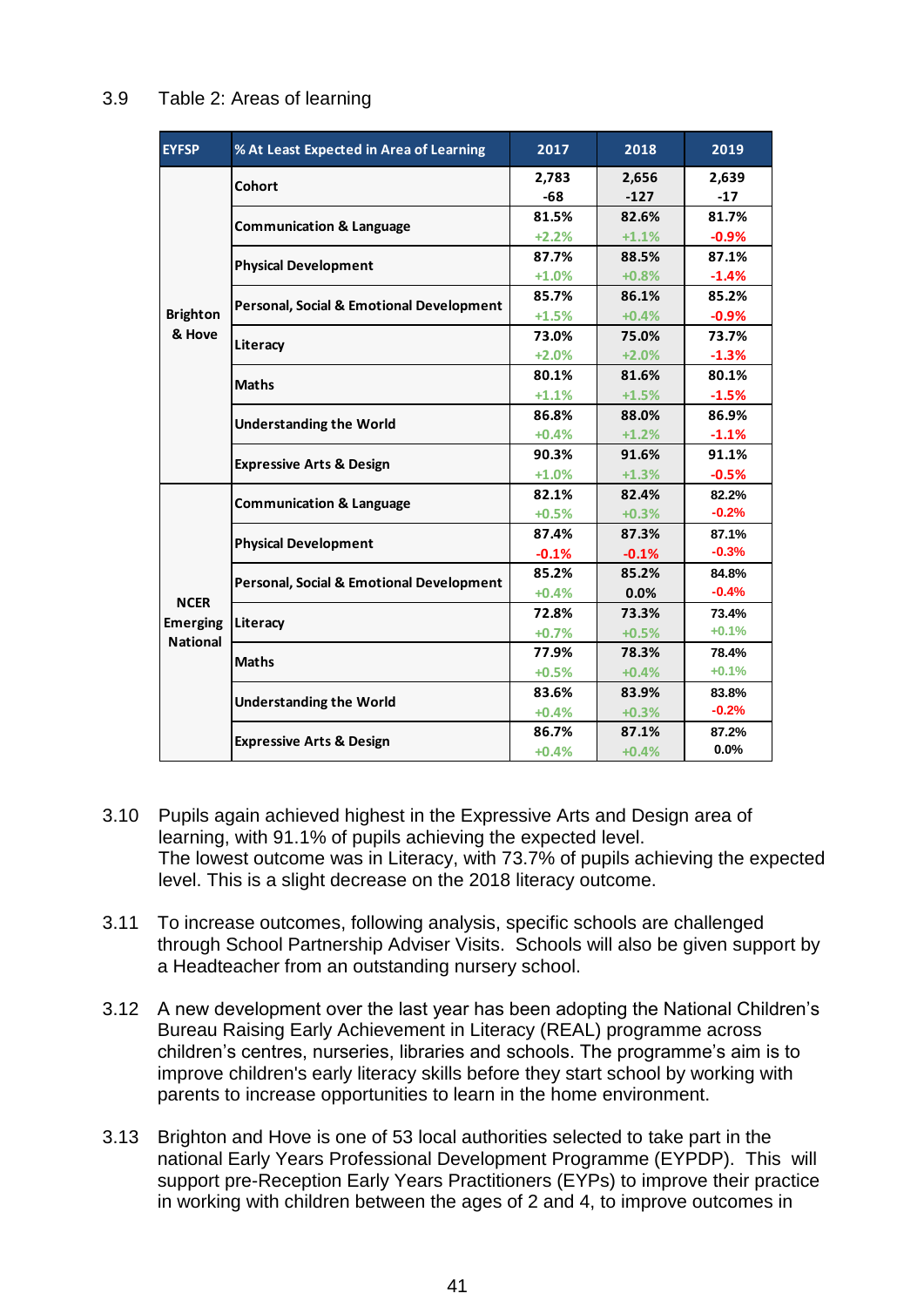language, literacy and numeracy for the most disadvantaged children. The programme is due to start in January 2020 and will create a continued professional development partnership of up to 15 settings.

| <b>Year 1 Phonics</b><br>% Achieving the Expected<br><b>Standard</b> | 2016    | 2017    | 2018    | 2019    |
|----------------------------------------------------------------------|---------|---------|---------|---------|
|                                                                      | 80.6%   | 81.2%   | 82.5%   | 81.9%   |
| <b>NCER Emerging National</b>                                        | $+3.8%$ | $+0.6%$ | $+1.3%$ | $-0.6%$ |
|                                                                      | 79.5%   | 78.1%   | 82.7%   | 80.2%   |
| <b>Brighton &amp; Hove</b>                                           | $+4.3%$ | $-1.4%$ | $+4.6%$ | $-2.5%$ |

# **3.14 Year 1 Phonics Screening Check (age 6)**

3.15 80.2% of year 1 pupils achieved the expected standard in the phonics screening check in 2019. This is slightly below the emerging national figure. Initial analysis indicates that a small number of schools will need further challenge and support. Support includes support from the wider partnership; LA phonics training or via the Spring Hill English Hub in Southampton.

# **3.16 Year 2 Phonics Screening Check**

- 3.17 By the end of year 2, 93% of children (provisional data) had achieved the expected standard (including retakes of those who did not meet it in year 1 and checks for new pupils with no year 1 result). This is a 2.6 percentage point increase on 2018.
- 3.18 There is no national benchmark data available until the statistical release is published in the autumn term 2019.

# **3.19 Key Stage 1 outcomes (seven year olds)**

- 3.20 Brighton and Hove outcomes for the proportion of pupils achieving the expected standard, are above the emerging national proxy figure from NCER\* for 2019 in reading, in writing and in maths.
- 3.21 Table 3: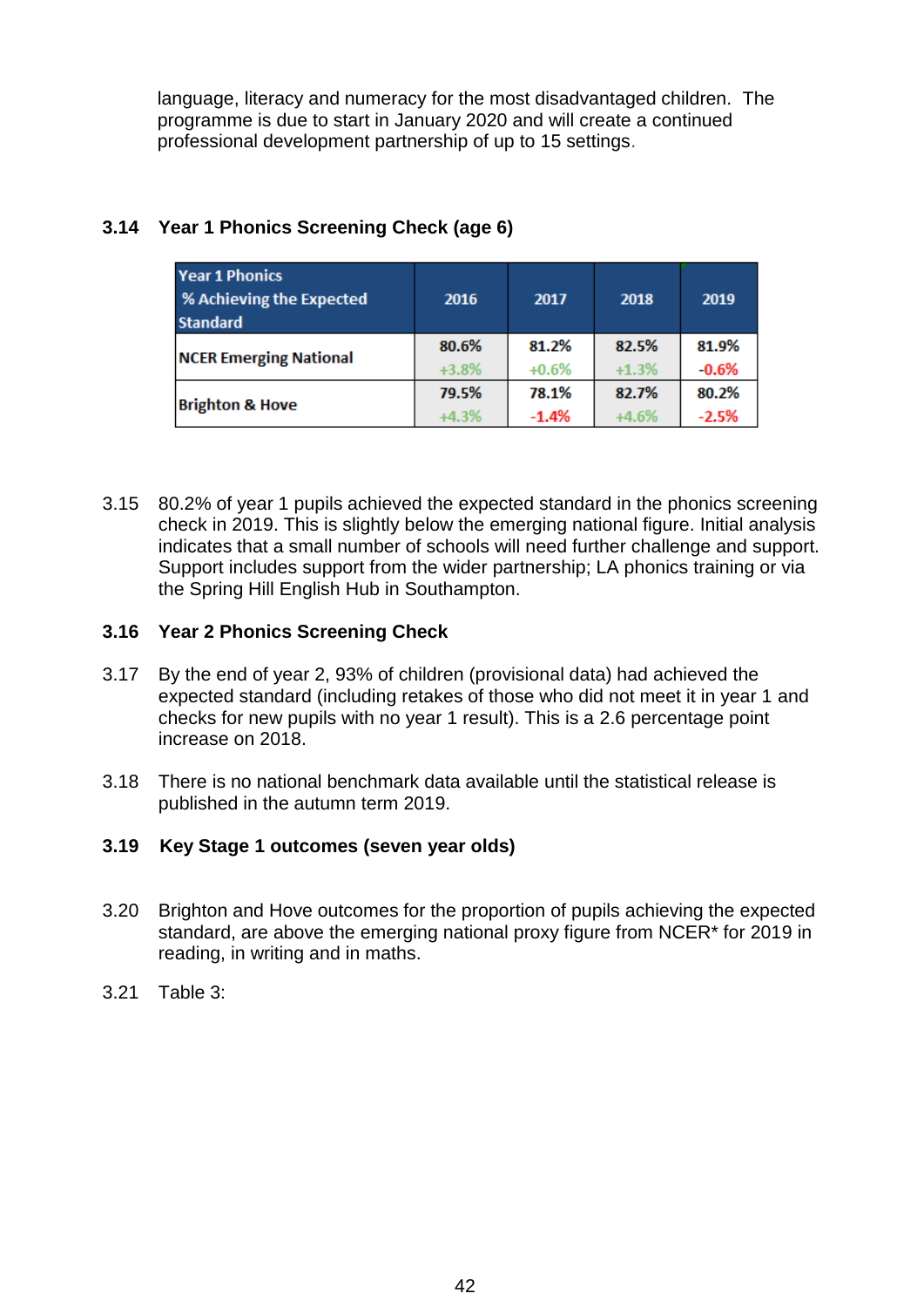|                      | KS1                           | <b>Subject</b> | 2016  | 2017         | 2018                      | 2019         |
|----------------------|-------------------------------|----------------|-------|--------------|---------------------------|--------------|
|                      |                               | Reading        | 74.8% | 76.1%        | 74.2%                     | 76.1%        |
|                      |                               |                |       | $+1.3%$ pts  | $-1.9%$ pts               | +1.9% pts    |
|                      |                               | <b>Writing</b> | 66.6% | 68.7%        | 68.6%                     | 69.7%        |
|                      | <b>Brighton &amp; Hove</b>    |                |       | $+2.2%$ pts  | $-0.1\%$ pts              | +2.2% pts    |
|                      |                               | <b>Maths</b>   | 73.9% | 74.8%        | 75.6%                     | 76.4%        |
|                      |                               |                |       | +0.9% pts    | $+0.8%$ pts               | +0.8% pts    |
| % Pupils Achieving   |                               | <b>RWM</b>     | 60.2% | 63.4%        | 63.5%                     | 64.3%        |
| the Expected         |                               |                |       | $+3.2%$ pts  | $+0.1\%$ pts              | +0.7% pts    |
| <b>Standard</b>      |                               | Reading        | 74.0% | 75.6%        | 75.5%                     | 74.95%       |
|                      |                               |                |       | $+1.5\%$ pts | $-0.1\%$ pts              | $-0.5%$ pts  |
|                      |                               | <b>Writing</b> | 65.5% | 68.2%        | 69.9%                     | 69.2%        |
|                      | <b>NCER Emerging National</b> |                |       |              | +2.7% pts $+1.8%$ pts     | $-0.7%$ pts  |
|                      |                               | <b>Maths</b>   | 72.6% | 75.1%        | 76.1%                     | 75.6%        |
|                      |                               |                |       | $+2.5%$ pts  | $+1.0\%$ pts              | $-0.4%$ pts  |
|                      |                               | <b>RWM</b>     | 60.3% | 63.7%        | 65.4%                     | 64.9%        |
|                      |                               |                |       |              | +3.4% pts +1.7% pts       | $-0.4%$ pts  |
|                      |                               | Reading        | 25.6% | 24.8%        | 24.8%                     | 26.4%        |
|                      |                               |                |       | $-0.7%$ pts  | $-0.0\%$ pts              | $+1.6\%$ pts |
|                      |                               | <b>Writing</b> | 13.0% | 13.5%        | 12.9%                     | 13.9%        |
|                      | <b>Brighton &amp; Hove</b>    |                |       | $+0.5%$ pts  | $-0.6%$ pts               | $-1.0\%$ pts |
|                      |                               | <b>Maths</b>   | 18.0% | 18.0%        | 18.5%                     | 21.0%        |
|                      |                               |                |       | $-0.0\%$ pts | $+0.5%$ pts               | +2.5% pts    |
|                      |                               | <b>RWM</b>     | 8.7%  | 8.7%         | 8.8%                      | 10.1%        |
| % Pupil Achieving    |                               |                |       | $+0.0\%$ pts | $+0.1\%$ pts              | $+1.3%$ pts  |
| <b>Greater Depth</b> |                               | Reading        | 23.6% | 25.2%        | 25.6%                     | 25.0%        |
|                      |                               |                |       |              | $+1.7\%$ pts $+0.4\%$ pts | $-0.6%$ pts  |
|                      |                               | <b>Writing</b> | 13.3% | 15.6%        | 15.9%                     | 14.8%        |
|                      | <b>NCER Emerging National</b> |                |       | $+2.3\%$ pts | $+0.2%$ pts               | $-1.1\%$ pts |
|                      |                               | <b>Maths</b>   | 17.8% | 20.5%        | 21.8%                     | 21.7%        |
|                      |                               |                |       |              | $+2.7\%$ pts $+1.3\%$ pts | $-0.1\%$ pts |
|                      |                               | <b>RWM</b>     | 8.9%  | 11.0%        | 11.7%                     | 11.2%        |
|                      |                               |                |       |              | +2.0% pts +0.7% pts       | $-0.5%$ pts  |

*\*NCER (National Consortium for Examination Result) is a community interest community led by Local Authorities, which provides analysis tools enabling early National Proxy benchmarking*

# **3.22 Key Stage 2 outcomes (11 year olds)**

- 3.23 This was the fourth year of the new, more challenging national curriculum tests and interim frameworks for teacher assessment. Figures for 2019 are comparable to 2016, 2017 and 2018.
- 3.24 Year six pupils sat tests in maths, reading and grammar spelling and punctuation (GPS). Writing was teacher assessed and moderated at LA level. Each child was given a scaled score for each of the subjects. A score of 100 means that a pupil has 'met age related expectations'. Schools are being measured on the percentage of pupils that achieved an age related score of 100 or more.
- 3.25 There are also progress scores in reading, writing and maths, but currently these are provisional and subject to change.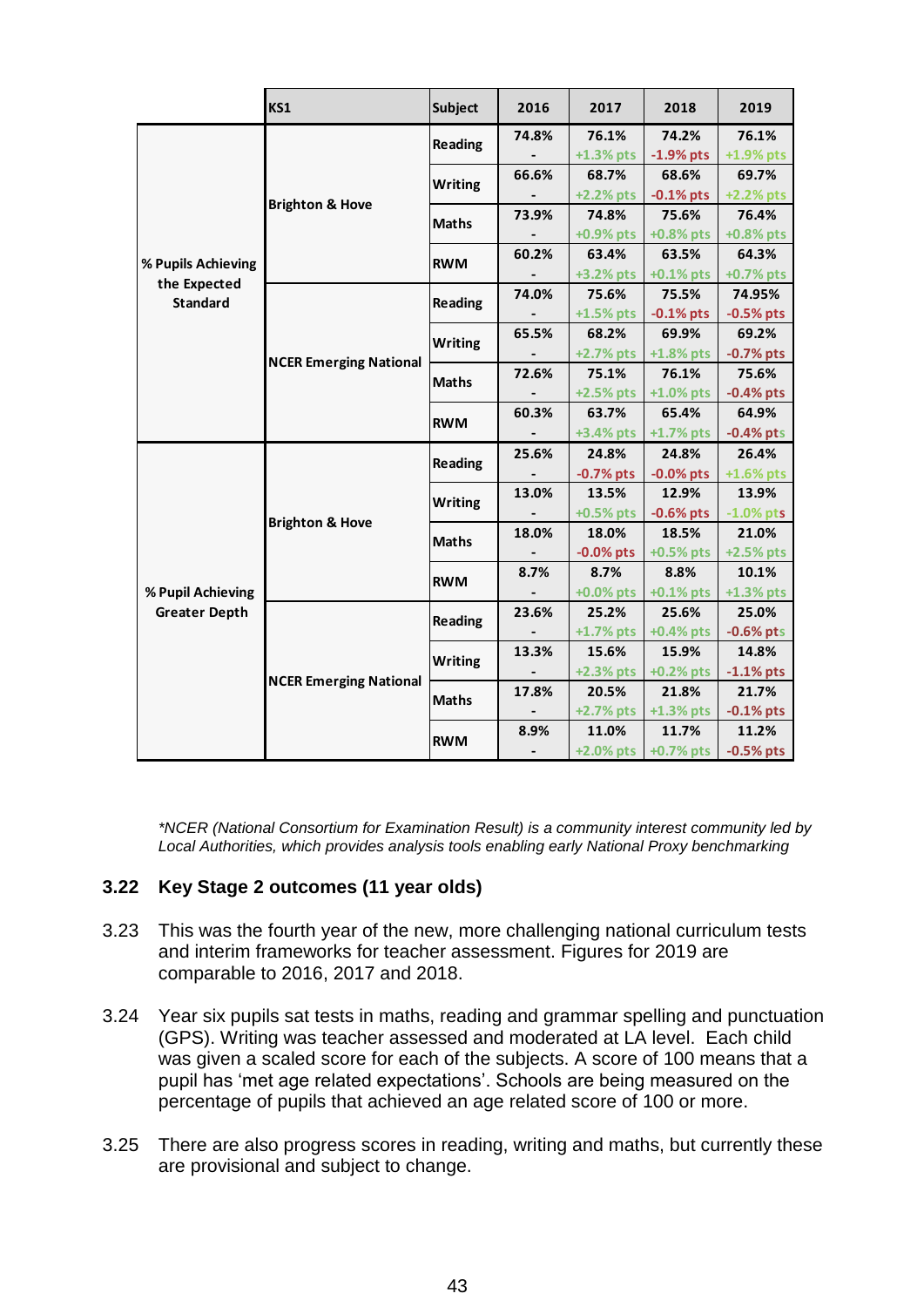#### 3.26 Summary

- 3.27 Overall schools in the city have outperformed the national results. 66% of pupils attained the new benchmark standard in reading, writing and mathematics against the national of 65%.
- 3.28 There have been increases in maths attainment in 2019 and the city is matching or exceeding national attainment levels in all areas:

| <b>Key Stage Two</b> | <b>Brighton &amp; Hove</b> |      |      | <b>National</b> |      |      |      |      |
|----------------------|----------------------------|------|------|-----------------|------|------|------|------|
|                      | 2016                       | 2017 | 2018 | 2019            | 2016 | 2017 | 2018 | 2019 |
| Reading              | 75%                        | 77%  | 79%  | 77%             | 66%  | 72%  | 75%  | 73%  |
| Grammar,             | 75%                        | 78%  | 77%  | 78%             | 73%  | 77%  | 78%  | 78%  |
| punctuation and      |                            |      |      |                 |      |      |      |      |
| spelling (GPS)       |                            |      |      |                 |      |      |      |      |
| Writing              | 76%                        | 78%  | 80%  | 80%             | 74%  | 76%  | 78%  | 78%  |
| <b>Maths</b>         | 70%                        | 75%  | 76%  | 79%             | 70%  | 75%  | 76%  | 79%  |
| Reading, Writing &   | 58%                        | 64%  | 67%  | 66%             | 53%  | 61%  | 64%  | 65%  |
| <b>Maths</b>         |                            |      |      |                 |      |      |      |      |

3.29 Table 4: % pupils achieving expected standard

### 3.30 *Reading*

Brighton and Hove reading results are well above national average.

### 3.31 *Maths*

In maths city schools were in line with the national of 79%.

### 3.32 *Writing*

In writing city schools were two percentage points above the national average. Writing is judged by teacher assessment and the LA had a statutory duty to moderate a number of schools to verify judgements and check process, which it completed.

3.33 *Grammar, punctuation and spelling (GPS)* In GPS the city schools were matching national figures at 78% reaching .

# 3.34 **Underperforming schools**

- 3.35 The DfE will no longer publish, or use, floor or coasting standards. Instead, from September, they will use a new single, transparent method for identifying schools eligible for improvement support – Ofsted Requires Improvement.
- 3.36 Twenty five schools had combined attainment below national and so we will be exploring the results of these schools further.
- 3.37 Schools with very low progress have plans to improve that are monitored by a school improvement board.

# **3.38 Key Stage Four – GCSE results (16 year olds)**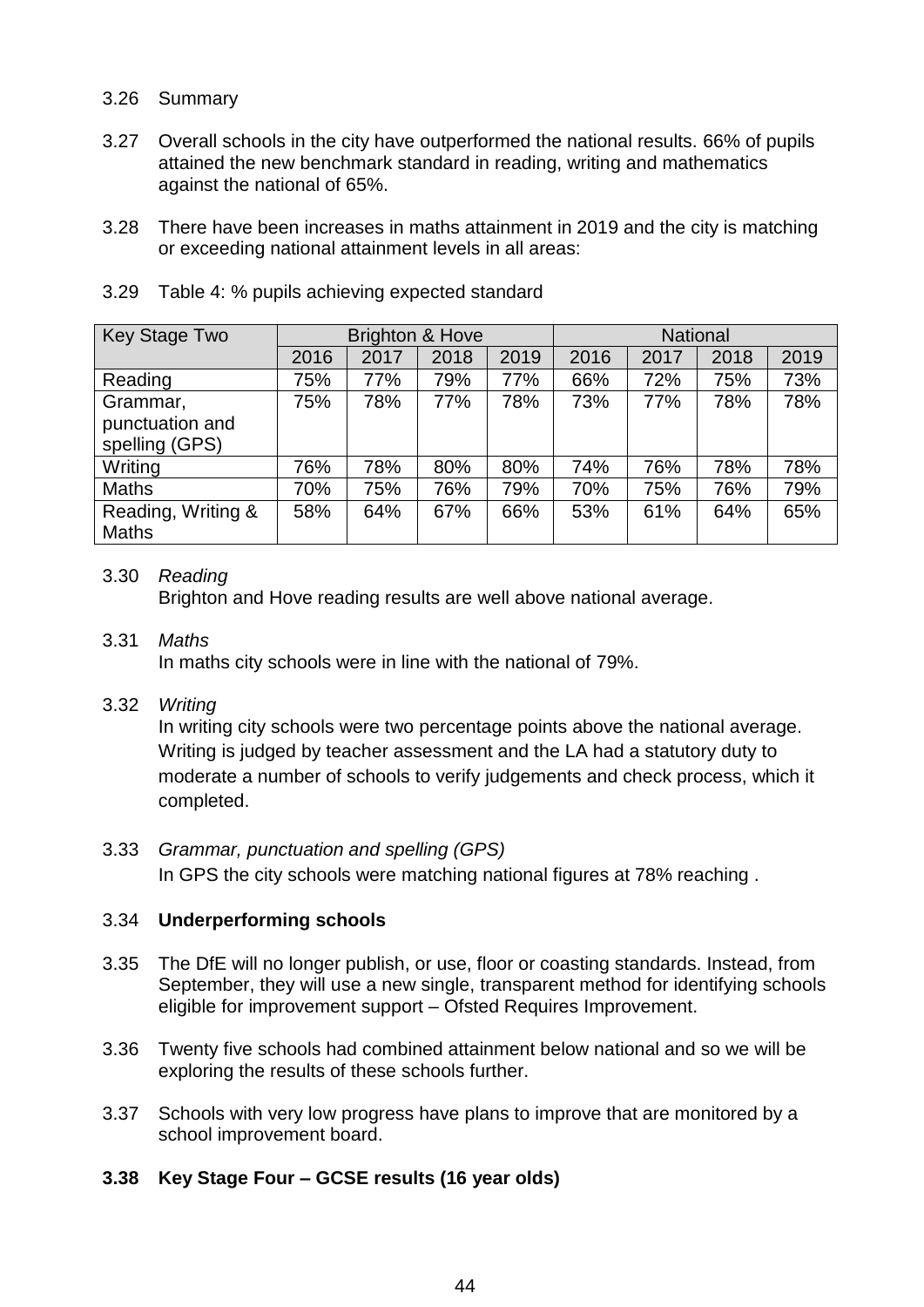- 3.39 Following the introduction of new GCSEs in English and maths in 2017 and most core subjects in 2018, a further wave of GCSEs were sat for the first time in 2019. These reformed GCSEs were awarded grades 9 to 1, where 9 is the top grade. Grade 4 is called a standard pass and Grade 5 is a strong pass. Grade 5 is positioned between the old Grade C and B.
- 3.40 As part of the transition to the new 9-1 grades in the reformed GCSEs the government will adjust A\*-G grades to number grades to calculate Attainment 8 until reforms are complete in 2020.
- 3.41 Provisional results shared by schools indicate Attainment 8 is 47.7 compared to last year's result of 48.0 although these figures are not directly comparable. Results in English and maths combined have increased by one percentage point.
- 3.42 All schools will continue to be measured on Progress 8 based on how much progress students make from where they start in Year 7 to when they complete their exams at the ends of Year 11 compared to the national average. This will not be released until mid-October.

|                                                 | 2018                | 2019        |      |
|-------------------------------------------------|---------------------|-------------|------|
| <b>Brighton &amp; Hove GCSE results</b>         |                     | Provisional |      |
|                                                 | 2,169               | 2,211       |      |
|                                                 | <b>Attainment 8</b> | 48.0        | 47.7 |
| % achieving 'standard<br>pass' grade 4 or above | English and maths   | 68%         | 69%  |
|                                                 | English             | 80%         | 79%  |
|                                                 | <b>Maths</b>        | 75%         | 74%  |
|                                                 | English and maths   | 47%         | 48%  |
| % achieving 'standard<br>pass' grade 5 or above | English             | 67%         | 66%  |
|                                                 | <b>Maths</b>        | 54%         | 53%  |

3.43 Table 5:

- 3.44 At this point there is no national picture and so appropriate comparisons to evaluate these results and make secure judgements cannot be made. National figures will be released in mid-October.
- 3.45 At a future CYPS committee we will report on progress and outcomes for disadvantaged and other groups when this data is available.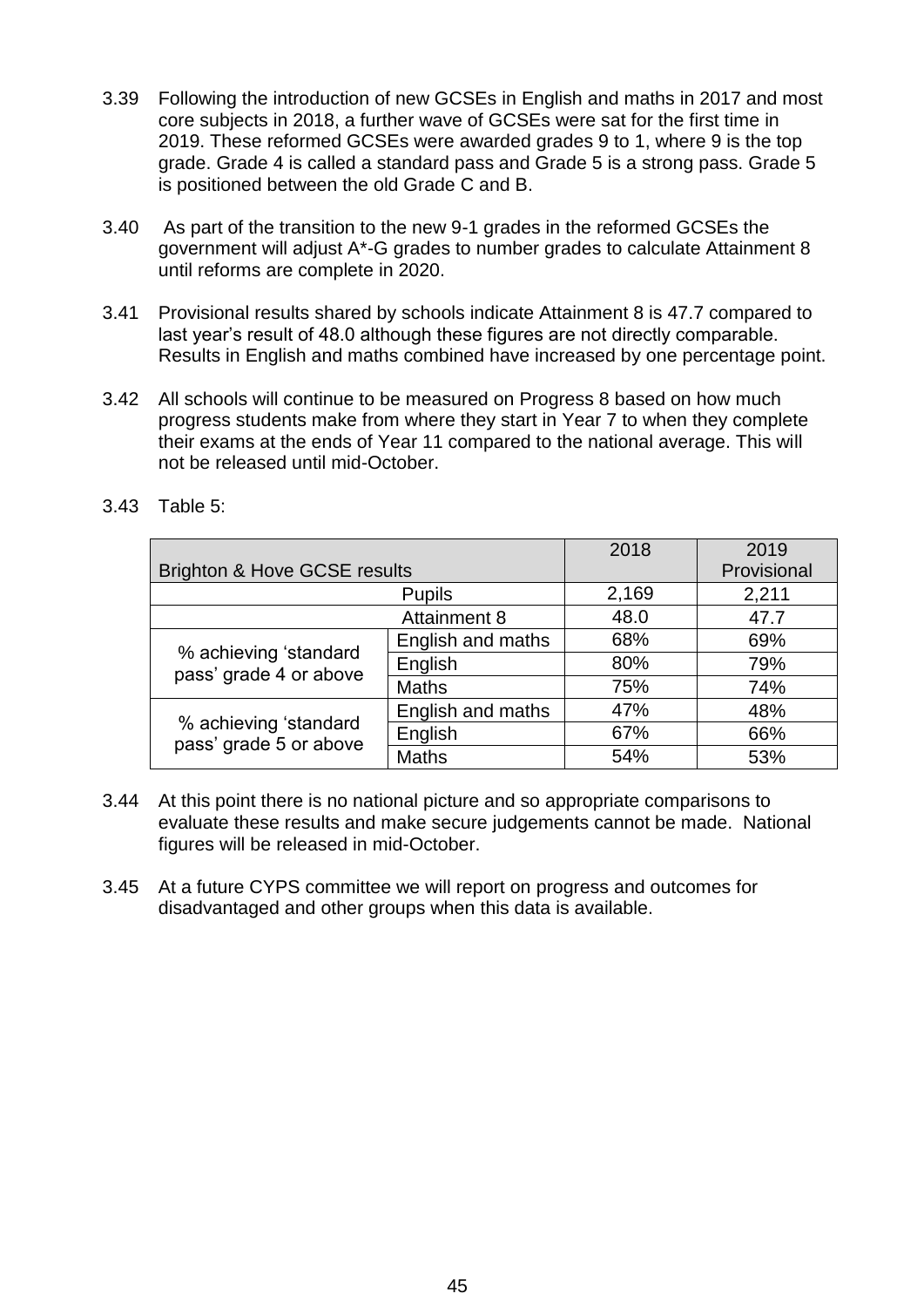# **3.46 Key Stage Five - A level results (age 18)**

### **3.47 Table 6:**

|                                  |                |                            | <b>National</b>  |
|----------------------------------|----------------|----------------------------|------------------|
| Provisional A level results 2019 |                | <b>Brighton &amp; Hove</b> | (JCQ* benchmark) |
|                                  | <b>Entries</b> | 5138                       |                  |
|                                  | $A^*$ -A       | 31.2%                      | 25.2%            |
| % of entries                     | $A^*$ -B       | 61.7%                      | 51.1%            |
| graded                           | $A^{\star}$ -C | 83.1%                      | 75.5%            |
|                                  | $A^*$ -F       | 98.5%                      | 97.5%            |

*\* Joint Council for Qualifications.*

#### **3.48 National Results**

- 3.49 Nationally, the A level pass rate (A\*-E) has fallen slightly from 97.6% to 97.5%, whilst the proportion of A\* and A grades was 25.2%, which is a decrease of one percentage point from the previous year.
- 3.50 This year's pattern is a slight decrease across most grade measurements. The A\* - B pass rate is 51.1% and A\*-C is 75.5%.
- 3.51 The 2019 results feature a continuing rise in linear A levels, as these have been phased in over a two year period. A-levels being linear rather than modular means that grades will be awarded on an end-of-course exam, instead of modules taken throughout the course.
- 3.52 AS levels have been "decoupled" from being part of A-levels as part of reforms, so that they are stand-alone qualifications. This year's figures show a 56% drop in entries nationally, after a 84% drop in the previous year.

#### **3.53 Brighton & Hove**

- 3.54 Provisional results suggest that in Brighton & Hove schools and colleges, students achieved above national averages in top A\*-B grades. The overall pass rate is also above national.
- 3.55 Around 89% of A Level entries in the city were from the two sixth form colleges, which can be broken down into around 65% at BHASVIC and around 24% at Varndean College. The remaining 11% of entries were from the school sixth forms at Cardinal Newman, Blatchington Mill, Hove Park, BACA and PACA, with the majority of these from Cardinal Newman.
- 3.56 For 2018/19, there is an improving trend across the city in top grades  $A^*$  B. The proportion of entries awarded A\* - B grades is 61.7%, well above the provisional national average figure of 51.1% and slightly above the Brighton result for the previous year (61.6%).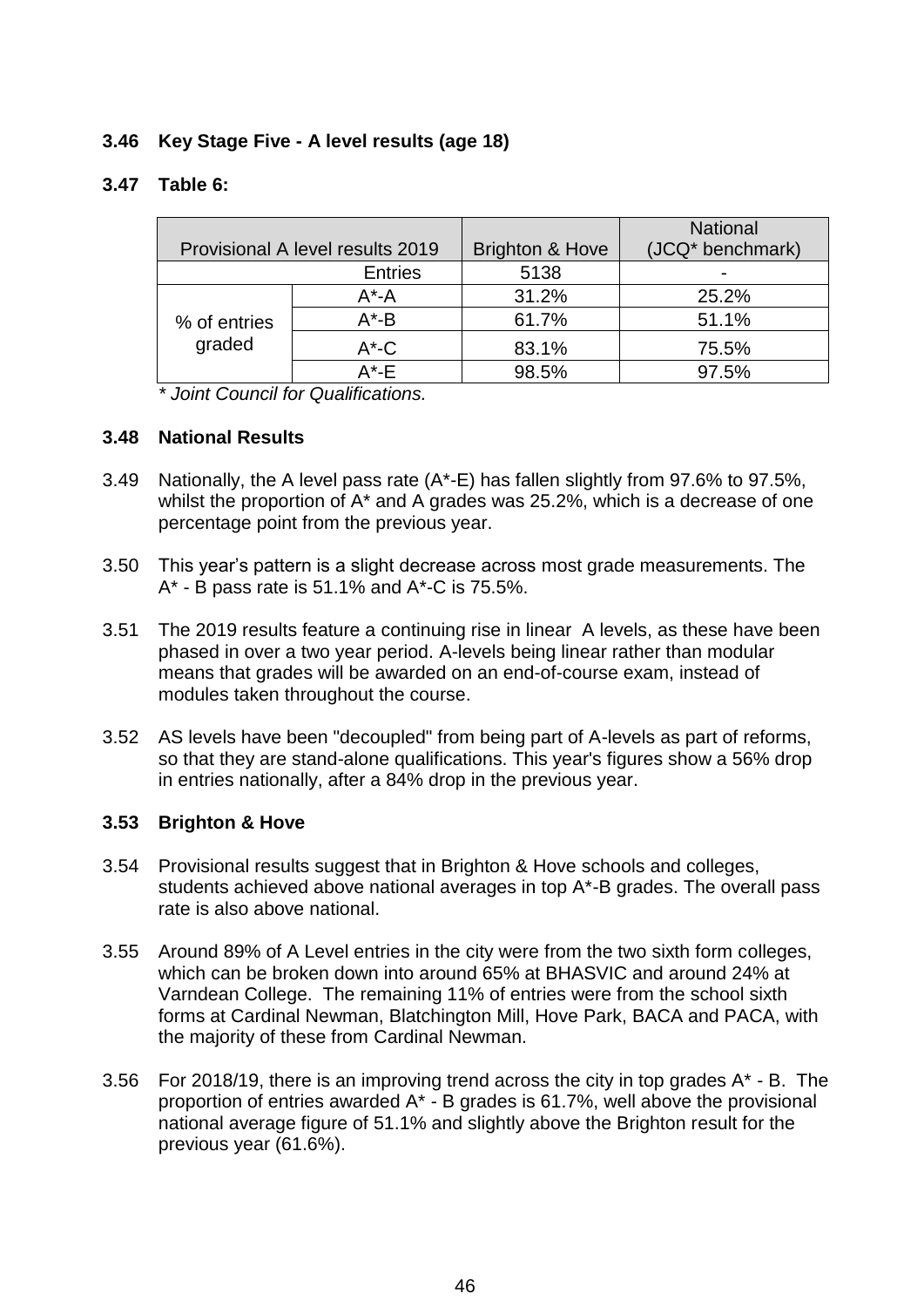# **3.57 Supporting Disadvantaged Pupils**

- 3.58 A priority area for improvement is outcomes for disadvantaged pupils.
	- There is currently no new data to report. This will be reported once the DFE have released further data in Spring 2020.
- 3.59 At the end of academic year 2017/18, we already know (see standard report March 2019) that:
	- Progress and attainment of Disadvantaged pupils at KS4 improved to be in line with SE averages but remained below national averages in 2018.
	- The percentage of disadvantaged pupils achieving the expected standard in Reading, Writing and Mathematics at KS2 is below the national average for this group. However the percentage of disadvantaged pupils achieving the expected standard in Reading is above and the progress score is equal to the national average for this group.
- 3.60 As data is released the impact of different programmes start to be able to be measured. The most successful initiatives will continue if they will have further impact.

### **3.61 Actions that have taken place to improve outcomes:**

- 3.62 The "Know Your School Visit" (challenge and support visits) for all schools and data passed on to schools is designed to focus challenge and support school on outcomes for disadvantaged. Termly School Improvement Visits; conferences; networks and training all complement this.
- 3.63 Funding has been allocated to support further school improvement support for Early Years. This is led by the Head in an outstanding nursery and is a continuation of work we know has had impact. The focus of this work has been supporting schools who have the lowest outcomes for those on FSM.
- 3.64 A strategic group has been linked to the successful strategic school improvement bid for disadvantaged Maths. This has been supported by Sussex Coast Teaching School Alliance involving 12 schools within the authority. A further 8 schools have been supported by a further project.
- 3.65 8 primary schools have had Pupil Premium reviews and continued to be targeted with follow up action plan reviews. These reviews have provided support and challenge to schools, to achieve the best outcomes for disadvantaged pupils. These have been led by Brighton and Hove National Leaders in Education.
- 3.66 Schools intervention team support has focus on pupil groups vulnerable to low progress and outcomes.
- 3.67 Brighton and Hove Partnership have set up an LA disadvantaged strategy group. To compliment this Pupil premium leads were appointed for a day a week each. Their main role is to support schools in raising the outcomes of disadvantaged pupils. The group and leads together have developed improved training for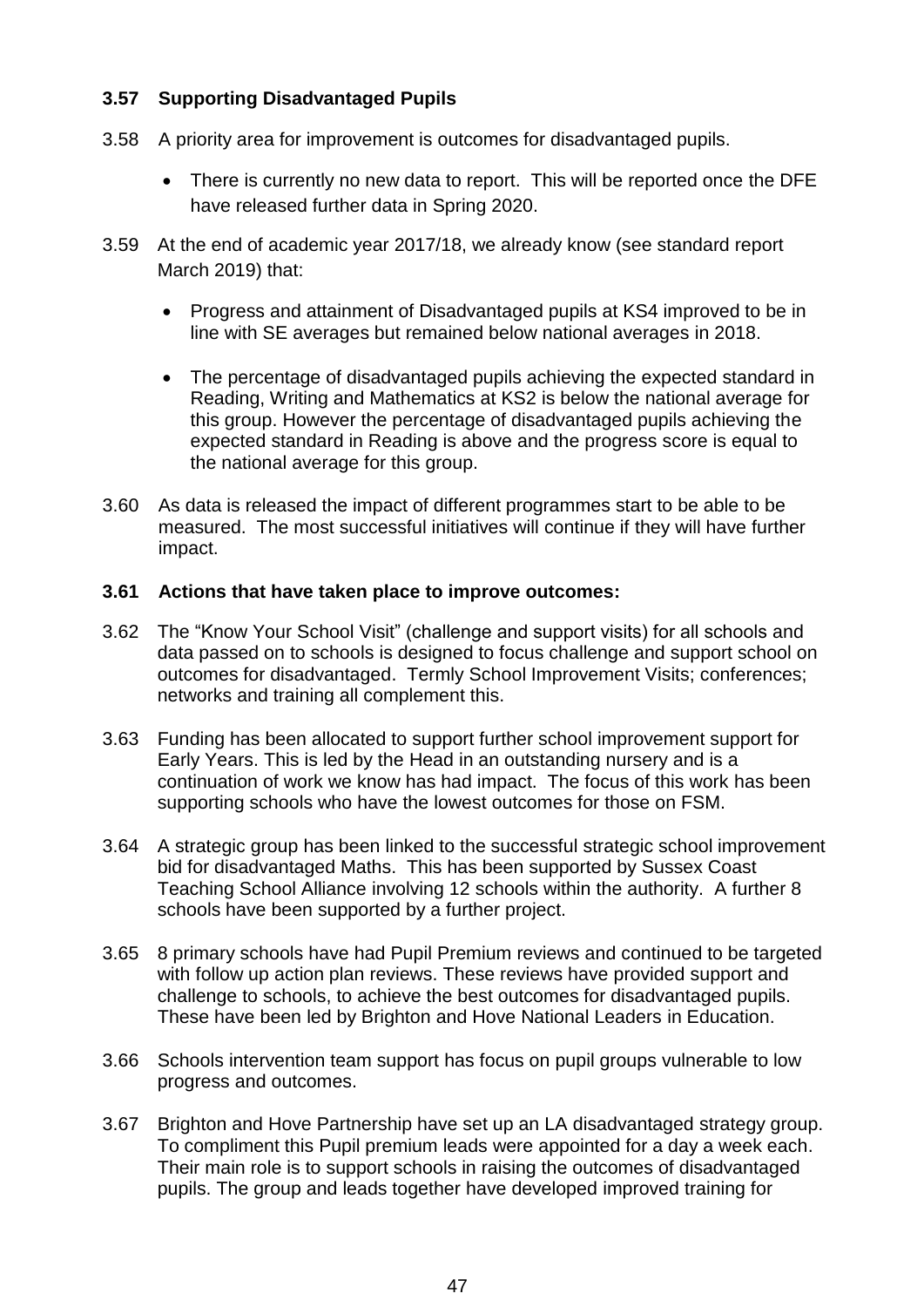Governors and Schools and a schools self-evaluation toolkit that uses national research to inform practice.

- 3.68 To address writing outcome particularly for disadvantaged the LA has led a project that 28 schools have attended. It covered expectations for, and ways to achieve Greater Depth Writing across the Primary Phase.
- 3.69 ECaR service has continued to support reading outcomes for all pupils including those in disadvantage.
- 3.70 Services such as Virtual School, Traveller Service and EMAS (Ethnic Minority Achievement Service) are working alongside schools and Governors to raise awareness in schools and support these children and will further support many disadvantaged pupils.
- 3.71 Addressing disadvantage is a priority for commissioned school improvement advisers' work and the teaching school have recently been commissioned to set up secondary pupil premium triad reviews and secondary network to further support schools collaborating.
- 3.72 Schools showing least progress with disadvantaged pupils have extra challenge either through meeting with Head and Chairs of Governors or through their academy chain.
- 3.73 Pavilion and Downs Teaching School worked in partnership with the Local Authority on a project that supports attendance of disadvantaged pupils, particularly in secondary schools.
- 3.74 The entire school improvement system from Headteacher and Governor training to School Improvement visits has a focus on supporting disadvantaged pupils. E.g. the LA's research conference had support from the Education Endowment Fund.

# **3.75 Conclusion and next steps**

- 3.76 Despite intervention and some improvement outcomes for disadvantaged is an ongoing area for development. We aim for consistency and to raise performance in a sustainable way rather than releasing strategies or projects which lead to short term unsustainable gains. Many of the initiatives above will continue or will be adapted moving forward. Improving outcomes for disadvantaged is a strand that comes through all services within education.
- 3.77 Significant work has been put in to support disadvantaged outcomes. Significant work has already been undertaken with Head teachers and governing bodies to identify and disseminate good practice and to highlight and challenge schools where outcomes are not good enough. As part of this approach, Pupil Premium review take place in primary and secondary schools. Also the whole school improvement system supports and challenges on this issue. This is now being further developed and embedded by use of a disadvantaged strategy group;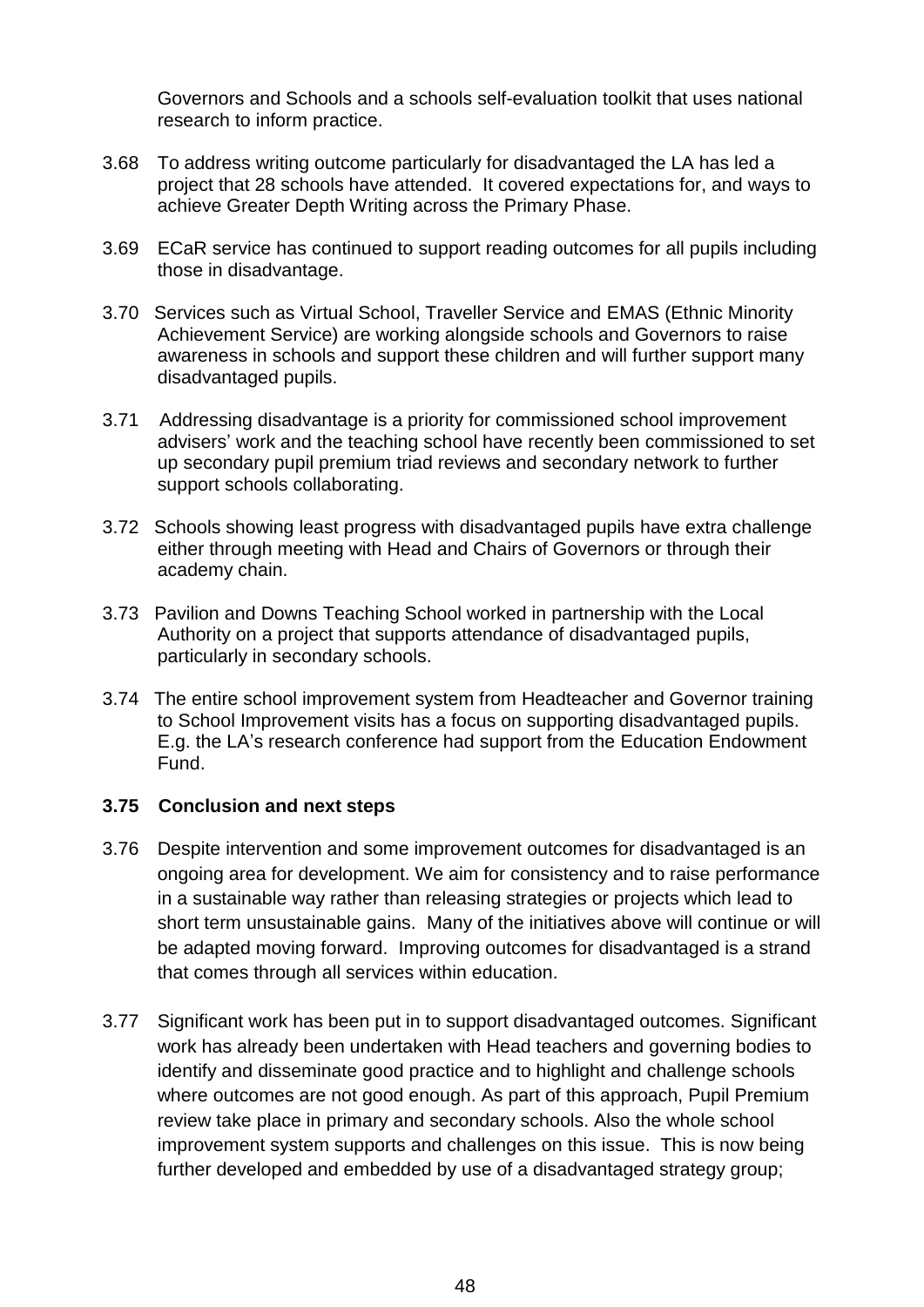3.78 A programme of governor events will continue to be held and reviews will be conducted to strengthen the knowledge base and capacity of our governors to challenge and support their own schools to improve outcomes. This work has a particular focus on improving outcomes for disadvantaged groups.

## **3.79 Looking ahead**

3.80 The provisional headline results for 2019 suggest that Brighton & Hove will be in line with or above the national figures for almost every key stage. As more national data is released and schools undertake their own analysis, a clearer picture will emerge and we will be able to analyse the performance of vulnerable groups. School Partnership Advisers from the Standards and Achievement Team will be visiting every school to discuss the outcomes and plan next steps. A priority for 2019/20 is to continue the further development of schools supporting schools and partnership working that will enable further improvements to be made.

### **4.0 COMMUNITY ENGAGEMENT & CONSULTATION**

4.1 The data will be shared with all school leaders and with governors.

### **5.0 CONCLUSION**

- 5.1 Initial provisional outcomes look positive, but more detailed analysis and the publication of results in the next few months will enable more focused action to be taken.
- 5.2 There will be a more detailed report later in the year that analyses results for vulnerable groups and the validated data in more detail.

# **6.0 FINANCIAL & OTHER IMPLICATIONS:**

#### 6.1 Financial Implications:

There are no direct financial implications within the report. Schools have delegated budgets and must use these in order to achieve the best outcomes for their pupils, which include their key stage exam results.

*Finance Officer Consulted: Andy Moore Date: 24/07/19*

#### 6.2 Legal Implications:

Local Authorities have a statutory duty under section 13A of the Education Act 1996 to ensure that their functions relating to the provision of education are exercised with a view to promoting high standards. This report informs the committee as to how the Council is seeking to fulfil this duty.

*Lawyer Consulted: Serena Kynaston Date: 27/08/19*

6.3 Equalities Implications: Brighton & Hove schools are committed to the success of every pupil and target resources at the most vulnerable.